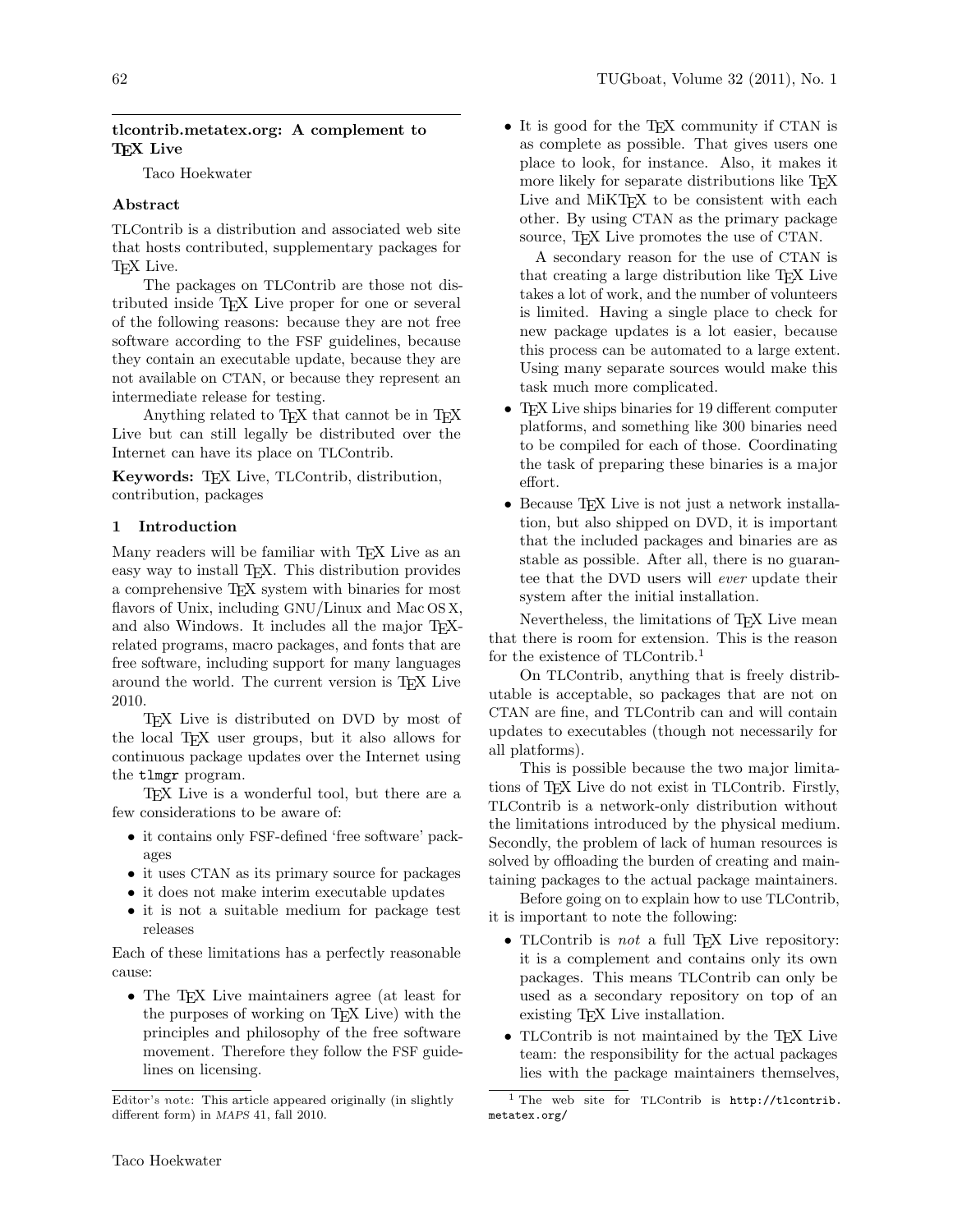and the server maintenance is handled by yours truly.

There is no competition between TLContrib and TEX Live, but as one of the goals of TLContrib is to ease the workload of the TEX Live team, it would not make much sense for them to be the actual maintainers. For this reason there is a separate mailing list dedicated to TLContrib.<sup>2</sup> Please address your questions related to packages obtained from TLContrib there, and not on the regular TFX Live list.

## 2 Using TLContrib as a distribution

First things first: before attempting to use TLContrib, make sure that you have the latest (network) update of TEX Live 2010, and in particular that you run the latest tlmgr. During the development of TLContrib, a small number of incompatibilities were found in the tlmgr as distributed on the DVD that have since been fixed. Furthermore, the current version of TLContrib works only with T<sub>EX</sub> Live 2010 and not for any earlier versions of TEX Live.

And a warning: Executable packages are not necessarily available for all platforms on TLContrib. Unfortunately, it appears that the current T<sub>EX</sub> Live update manager is not smart enough to correctly detect versioning in dependencies. In practice, this means that you should not update packages that depend on executable package updates unless the actual executable package update is also available on TLContrib for your platform.

Keeping the above in mind, in order to use TLContrib as an extra repository in the TEX Live 2010 package manager (tlmgr), there are two options, depending on whether you prefer to use the command line version or the GUI version of the T<sub>EX</sub> Live 2010 package manager.

#### 2.1 Graphical interface usage

In the GUI version of the package manager, select the menu item Load other repository . . . from within the tlmgr menu. Set the value to

#### http://tlcontrib.metatex.org/2010

There is currently no way to save this setting.

Besides not being able to save the TLContrib setting, when using the graphical user interface it is not always easy to see whether executable package updates are available. For this reason you should consider using the command line version of the package manager for use with TLContrib, even if you are accustomed to using the GUI interface.

#### 2.2 Command line usage

The simplest approach is to just start tlmgr from the command line with an extra option:

```
$ tlmgr --repository \
 http://tlcontrib.metatex.org/2010
```
If you plan to use TLContrib regularly, it makes sense to define a shell alias to save you some typing (this trick is courtesy of Will Robertson). To do so, put the following into your .bash\_profile or equivalent (this has to be on a single line):

```
alias tlc="tlmgr --repository
          http://tlcontrib.metatex.org/2010"
```
You can then view what is available in the TLContrib repository with standard tlmgr commands such as

# \$ tlc list

to see what is currently available for installation. Packages can be updated to their pre-release versions by typing, say,

#### \$ tlc update siunitx

If an update performed in this way 'goes bad' and you'd like to revert to the official release, execute

\$ tlmgr install siunitx --reinstall

and things will be back to normal.

#### 3 Using TLContrib for distribution

The rest of this article describes further details important for a package maintainer aiming to use TLContrib for distribution.

Before you decide to add a package to TLContrib, please bear this in mind:

• It is not the intention of TLContrib to replace either T<sub>EX</sub> Live or CTAN: if a package is not blocked from TEX Live for one of the reasons mentioned earlier, and can be made available on TEX Live or CTAN, then it should not be part of TLContrib at all.

In order to be able to upload packages to TLContrib, you have to be a registered user. You can register as a user via the TLContrib web site, and, not by coincidence, this is also the place where you create new packages and package releases.

After registration is complete, you can log into TLContrib by following the member section link.

If you do upload a package to TLContrib, please also subscribe to the TLContrib mailing list, because any questions about your package are likely to be made there.

## 3.1 Package creation example

 $2$  The mailman page for the mailing list is http://www. ntg.nl/cgi-bin/mailman/listinfo/tlcontrib.

This quick start guide uses an update of the context-lettrine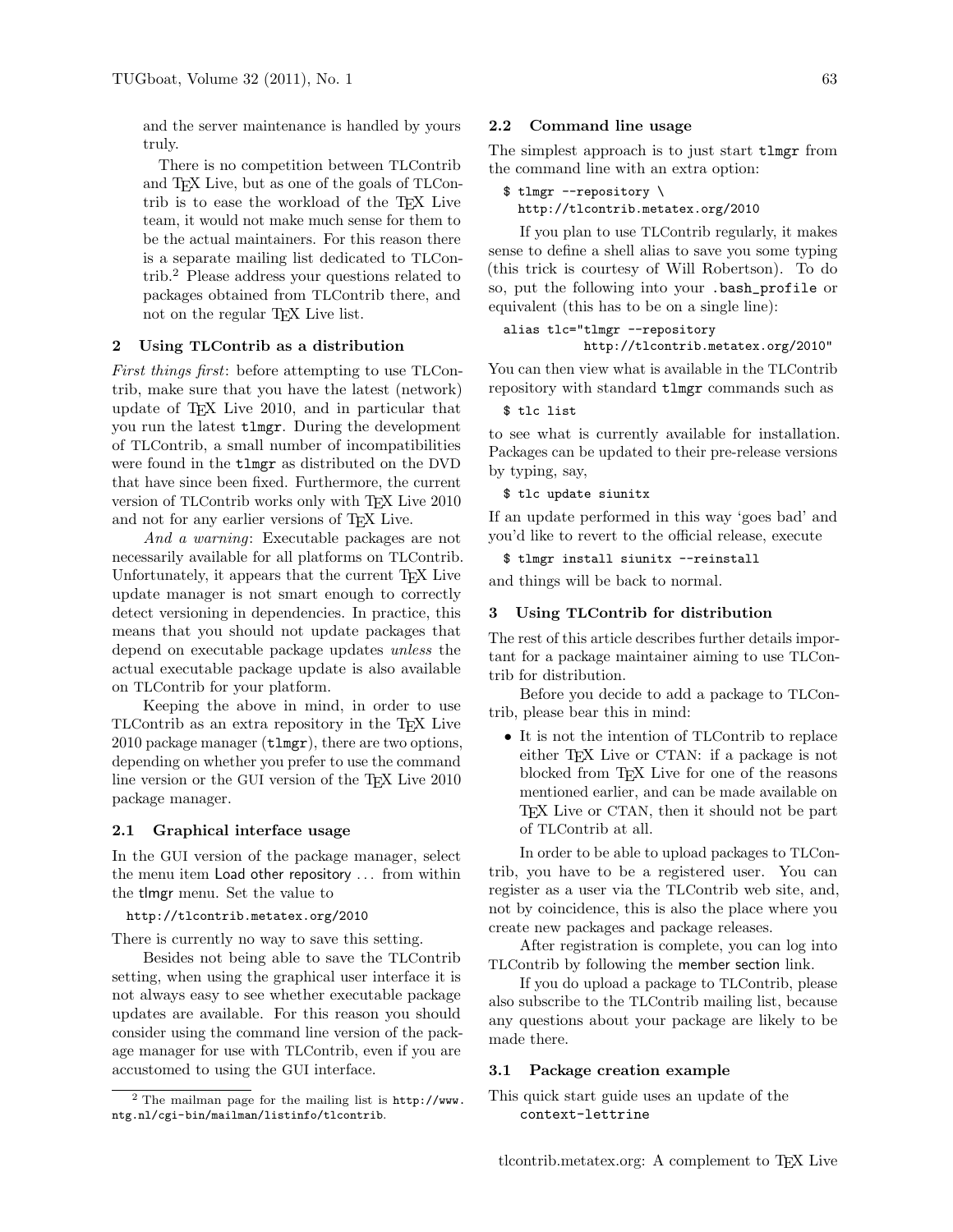package as an example of how to create a package. In the following, you need to replace context-lettrine by the actual package name that you are updating, of course.

Besides being logged in to TLContrib, the first thing you need to do is to create your updated package source. In this case, the easiest way is to start from the current TEX Live version, so first you have to fetch the current context-lettrine archive $(s)$ from the network distribution of TEX Live. The base URL is: http://www.ctan.org/tex-archive/ systems/texlive/tlnet/archive.

In fact, for this example, there are two archives to be downloaded:

```
context-lettrine.tar.xz
context-lettrine.doc.tar.xz
```
For some T<sub>EX</sub> Live packages there is even a third archive file named  $\langle package\rangle$ .source.tar.xz. This is because the distribution system of both TFX Live and TLContrib splits the contribution into run-time files, documentation files, and source files. Users can ask the installer not to install the last two file types to save on disk space and network traffic.

You have to create a single local archive file with the combined and updated content of the two downloaded archives. After extracting both tar.xz files in the same directory, you will have a tree structure that looks like this:

```
doc/
  context/
    third/
      lettrine/
        lettrine-doc.pdf
        lettrine-doc.tex
        W.pdf
tex/
  context/
    interface/
      third/
        lettrine.xml
    third/
      lettrine/
        t-lettrine.tex
tlpkg/
  tlpobj/
    context-lettrine.doc.tlpobj
    context-lettrine.tlpobj
```
First, delete the whole tlpkg sub-tree. The tlpobj files contain meta-data specific to each particular revision of a package, and the information in the downloaded version of these files will henceforth be no longer applicable. New versions of the tlpobj files will be generated automatically by TLContrib's distribution creation tool.

You may now update the other files in the tree, and create the archive file (the acceptable formats are tar.gz, tar.xz, and zip). Please read the next section, 'About package sources', carefully before finalizing the archive.

The TLContrib context-lettrine package will use the newly created archive as source for the package, so make doubly sure you use the right files. Starting with the existing  $T_{F}X$  Live package archive(s) is just so you get an idea of what goes where: sometimes TEX Live packages contain more files and symbolic links than you initially expect. You can build the source package completely from scratch if you want, but it is easy to forget files if you don't check.

Incidentally, while the base name of the local archive file does not matter, you have to make sure that the extension is .tar.gz, .tar.xz, or zip, otherwise the upload will fail.

Now go to http://tlcontrib.metatex.org in your browser, log in, and click new package. As the new package is an update to T<sub>EX</sub> Live, make sure you select that option, and the proper package name from the drop-down (context-lettrine).

In the next screen, most of the needed input will be automatically filled in for you, based on the current T<sub>EX</sub> Live revision of the package.

Edit the rest of the input form to have a proper version and set the source to File upload. Its value has to be set to the new archive that was created earlier. Adjust the Release state drop-down so it is set to public. It is also wise to check the license field, for it does not always import correctly due to database mismatches.

Then press submit new revision, verify the upload, and submit again to finalize the new package.

Assuming all went well, all that is needed for now is to wait until the hour has passed: your package should be available from the TLContrib repository after that.

The TLContrib distribution system works asynchronously: the front-end data that you as a package maintainer can create and modify is exported to the user-side TLContrib repository by a cron job that runs independent of the actual web site. Currently this cron job runs hourly, on the hour.

# 3.2 About package sources

Please note: Currently only the tar.gz, tar.xz, and zip archive formats are supported in the File upload and HTTP URL methods, and there are further strict requirements on the archive itself:

For a non-executable package, it should contain a complete TDS (TEX Directory Structure; see http://www.tug.org/tds/) sub-tree. In TFX Live,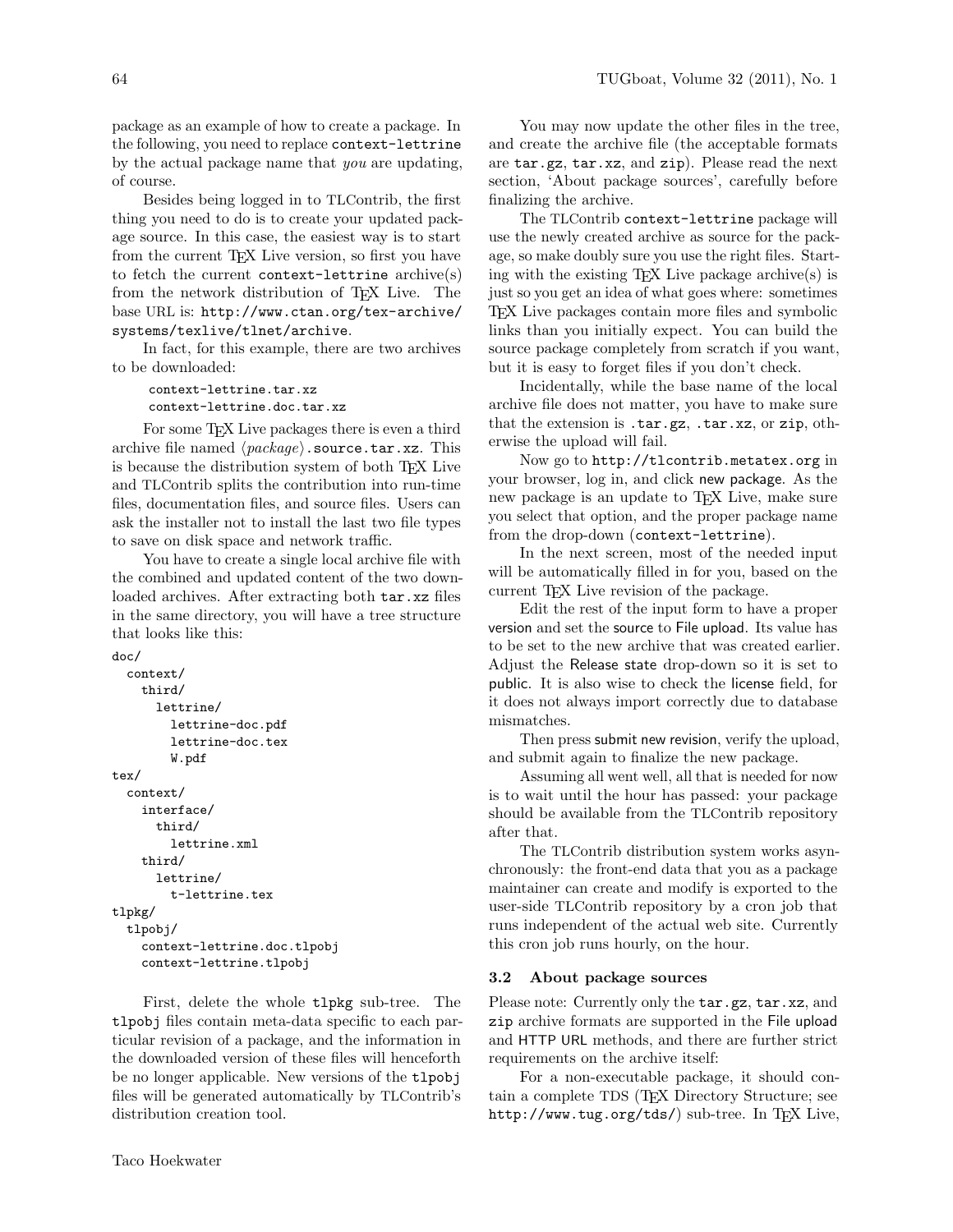normally all macro files go under texmf-dist, and, in that case, this directory level can be skipped in the archive (it will be added automatically by the TLContrib publication system). Be advised that, in general, uploading a CTAN zipped folder will not work, because CTAN packages are almost never in TDS format.

For an executable package, you can also use the TDS layout (with the binaries in bin/\$ARCH/), but if you only have files inside the binaries folder, you can skip the directory structure completely: in this case, the TLContrib publication system will automatically add the needed structure.

Make sure that your archive contains only files that belong to your package, and especially that it does not accidentally overwrite files owned by other packages.

Also, check twice that the archive contains only files that belong in the TDS: Delete backup files, and remove any special files that may have been added by the operating system (Mac OS X especially has a very bad habit of adding sub-directories for its Finder that really do not belong in the package).

It is not always simple to guess what should go into a TEX Live update package. If you are building such an updated package, it is always wise to start from the existing T<sub>EX</sub> Live sources.

TLContrib accepts no responsibility for package contents: the system does run some sanity checks, but ultimately, you as maintainer are responsible for creating a correctly functioning package. Badly behaving or non-working packages will be removed on executive decision by the TLContrib maintainer(s) without prior notice.

#### 3.3 Package creation in detail

When you create a new package, a short wizard will help present itself to help you set up the package type. There are two types of packages: those that are updates of existing TEX Live packages, and those that are standalone. The wizard screen presents you the choice between these two types, and a drop-down listing T<sub>EX</sub> Live packages. The list of existing T<sub>EX</sub> Live packages is updated daily. Once this decision is made, it becomes fixed forever: the Id field of a package cannot be edited afterwards.

The Id field is the internal identifier of the package. An Id should consist of a single 'word', with a length of at least two characters, that contains only alphanumerics, dashes, and underscores. It can optionally followed by a platform identifier, which is then separated from the first part by a single dot.

Also note that when Release state becomes public (as explained below), it will no longer be possible

to edit that particular release of the package. All further edits will force the creation of a new release, with a new revision id, and needing new sources.

Yet another note: If you intend to create an executable package, you have to be really sure you know what you are doing. Creating portable binaries for any platform is far from trivial. Paraphrasing Norbert Preining from the TLContrib mailing list:

If you have NO experience with compiling, preparing binaries for various platforms,

distributing, etc., JUST DO NOT GO THERE! Macro packages are much easier; for those you need only a good understanding of how the TDS works.

#### 3.4 Package editing

After the initial New package wizard screen, or after pressing Edit in the your package list for pre-existing packages, you will be presented with a fairly large edit screen.

During the initial TLContrib package creation process, if the package is updating an existing TEX Live package, certain fields will have been filled in automatically from the TEX Live package database. Otherwise you will have to fill in everything yourself. **Title** 

The human-readable name of your package.

#### **Description**

This is a description in a few sentences of what the package does.

## Package type

Even though the drop-down is long, really there are only two choices in the drop-down: A package is either a Macro package, or na Executable package. The distinction is important because the required package source structure is different for each of the two types, as explained below.

## TLMGR directives

A list of tlmgr directives, e.g. addMap or add-Format. A better interface is planned, but, for the moment, you have to make sure you know what you are doing. Have a look at the existing TEX Live package database (the file named texlive.tlpdb) for examples.

You only have to specify the directives; do not add execute at the start.

## TL dependencies

Package Ids of other TFX Live packages on which this package depends, one per line. Unless you know exactly what is needed, it is probably best to leave this field blank, but in any case:

You only have to specify the package Ids; do not add depend at the start. If your package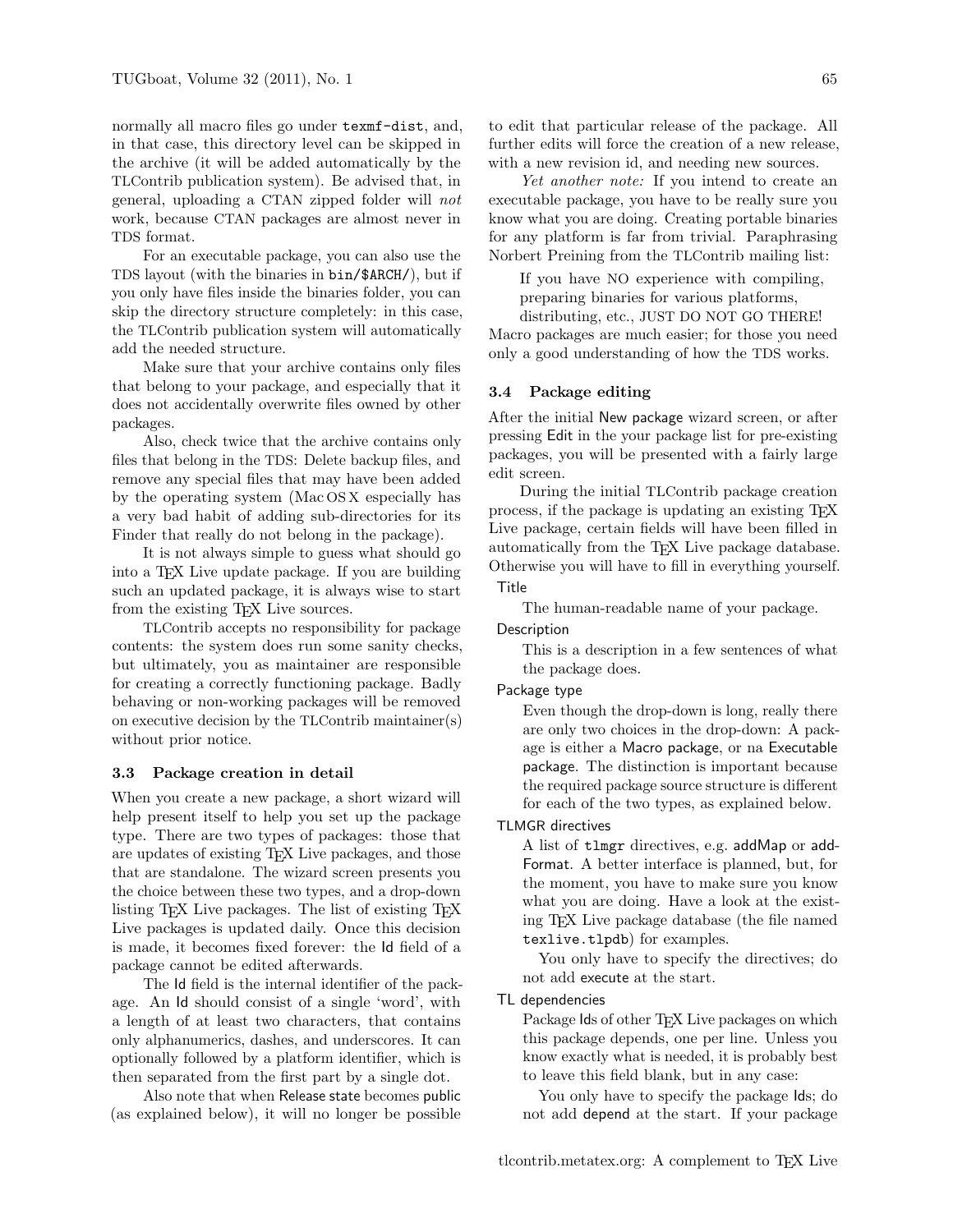depends on an executable package, for example luatex, write the Id as luatex.ARCH. Doing so will make tlmgr automatically select the appropriate executable package for the user's platform.

## TL postactions

A list of tlmgr post-install actions, e.g. shortcut or fileassoc. A better interface for this is also planned, but, for the moment, you have to make sure you know what you are doing here as well. Have a look at the existing TEX Live package database (texlive.tlpdb) for examples.

You only have to specify the actions, do not add postaction at the start.

## License

Pick one from the two drop-downs, and set the radio button accordingly. If you need to use Other free license or Other non-free license, please drop me an email. I am sure the list is incomplete. In this context, Free means: according to the Debian Free Software Guidelines.

#### Log message

This field is just for release notes: it will not be exported to the TLContrib repository. The SVN URL and GIT URL methods will automatically refill in this field with the remote revision and log message. For other source methods, you can fill in whatever seems appropriate.

#### Release state

Only packages that are public are exported, but this also has side-effects. Once the Release state is public, it is no longer possible to edit a package release on the spot. Submitting the form in that case will always create a new release.

On edits, you will see some extra information: Synch state and rev. The first is the current status of a package release with respect to the published repository, the second is the revision number that has been assigned to this release. Version

#### This is the user-visible version field.

# Source

Here things get interesting. There are five ways to put the source of a package release into the database, as explained in the next sections.

# • As previous revision

If you are editing an already existing package, then it is possible to re-use the uploaded source from the revision you are editing as the source for the new revision that will be created.

• File upload

Upload of a local archive file via CGI. Be warned that if there are other errors in your form, you will have to re-select the local file after fixing those other errors. Contrary to the other fields, local file selection is not persistent across form submits.

## • HTTP URL

This asks the system to do a wget of an archive file on a specific URL, which could be either HTTP or FTP. If you need remote log-in information to access the file, please encode the user name and password in the URL, exactly as you would do when using wget on the command line.

# • SVN URL

This asks the system to do an svn checkout of a specific URL. In this case, you may also need SVN Username and SVN Password. Also, some repositories may need anonymous as the user name for anonymous access. The top-level checkout folder will be stripped away before creating the package. This is so that you can give, e.g. http://foundry.supelec.fr/svn/ metapost/trunk/texmf/, as the URL without getting an extra directory level.

## • GIT URL

This asks the system to do a git clone of a specific URL. It is very similar to SVN URL, just using a different versioning system. In this case, you may also need GIT Branch.

## Please verify package contents

The first time the edit form is loaded, this will only display a message, but after the initial submit (assuming everything else went well), it will display the full list of files that will become the source of your package.

Please check this list carefully! TLContrib does run some tests on the package contents and will refuse to accept package sources that are horribly wrong, but it does not check the actual contents of any of the files, and of course it cannot test for every possible problem.

## 3.5 Package transfer

It is possible for the maintainer of a package to transfer the package to another user completely. To do so, follow the Share link in your package list. See the help text in that form for details.

#### 3.6 Package sharing

It is also possible for the maintainer of a package to share the package maintenance with other users.

To set up package sharing for a package you maintain, follow the Share link in your package list. See the help text in that form for details.